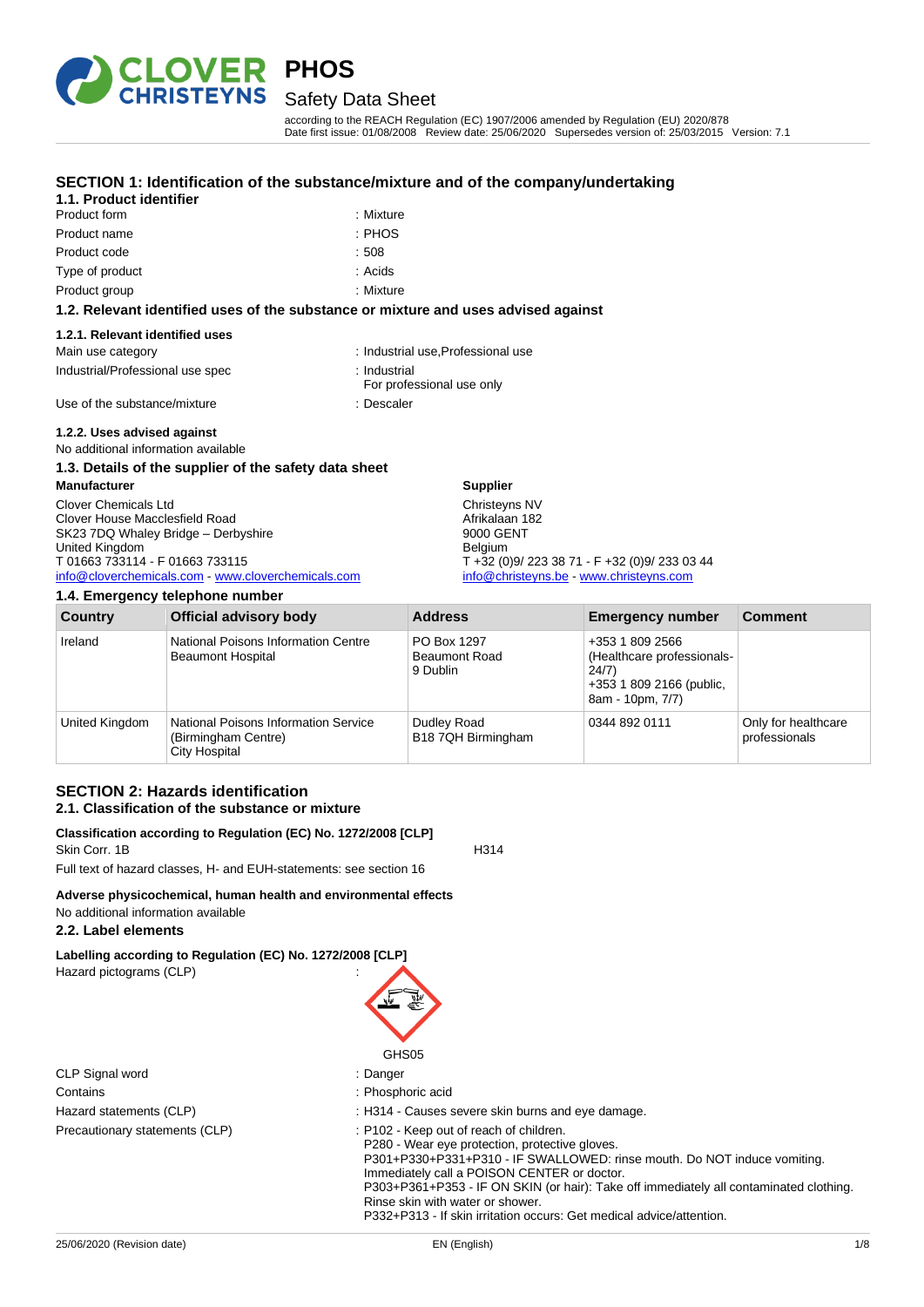# Safety Data Sheet

according to the REACH Regulation (EC) 1907/2006 amended by Regulation (EU) 2020/878

P304+P340 - IF INHALED: Remove person to fresh air and keep comfortable for breathing. P305+P351+P338 - IF IN EYES: Rinse cautiously with water for several minutes. Remove contact lenses, if present and easy to do. Continue rinsing. P337+P313 - If eye irritation persists: Get medical advice/attention. P362 - Take off contaminated clothing.

#### **2.3. Other hazards**

This substance/mixture does not meet the PBT criteria of REACH regulation, annex XIII

This substance/mixture does not meet the vPvB criteria of REACH regulation, annex XIII

Contains no PBT/vPvB substances ≥ 0.1% assessed in accordance with REACH Annex XIII

The mixture does not contain substance(s) included in the list established in accordance with Article 59(1) of REACH for having endocrine disrupting properties, or is not identified as having endocrine disrupting properties in accordance with the criteria set out in Commission Delegated Regulation (EU) 2017/2100 or Commission Regulation (EU) 2018/605

#### **SECTION 3: Composition/information on ingredients**

**3.1. Substances**

Not applicable

#### **3.2. Mixtures**

| <b>Name</b>                                                                                                                            | <b>Product identifier</b>                                              | $\%$      | <b>Classification according to</b><br><b>Regulation (EC) No. 1272/2008</b><br>[CLP] |
|----------------------------------------------------------------------------------------------------------------------------------------|------------------------------------------------------------------------|-----------|-------------------------------------------------------------------------------------|
| Phosphoric acid<br>substance with national workplace exposure limit(s)<br>(GB); substance with a Community workplace<br>exposure limit | CAS-no: 7664-38-2<br>Einecs nr: 231-633-2<br>EG annex nr: 015-011-00-6 | $10 - 30$ | Met. Corr. 1, H290<br>Acute Tox. 4 (Oral), H302<br>Skin Corr. 1B, H314              |

| <b>Specific concentration limits:</b> |                                                                        |                                                                                                            |  |
|---------------------------------------|------------------------------------------------------------------------|------------------------------------------------------------------------------------------------------------|--|
| <b>Name</b>                           | <b>Product identifier</b>                                              | <b>Specific concentration limits</b>                                                                       |  |
| Phosphoric acid                       | CAS-no: 7664-38-2<br>Einecs nr: 231-633-2<br>EG annex nr: 015-011-00-6 | ( 10 ≤C < 25) Eye Irrit. 2, H319<br>( 10 ≤C < 25) Skin Irrit, 2, H315<br>(25 ≤C < 100) Skin Corr. 1B. H314 |  |

Full text of H- and EUH-statements: see section 16

### **SECTION 4: First aid measures**

| 4.1. Description of first aid measures                                                                                 |                                                                                                                                      |
|------------------------------------------------------------------------------------------------------------------------|--------------------------------------------------------------------------------------------------------------------------------------|
| General advice                                                                                                         | : Never give anything by mouth to an unconscious person. If you feel unwell, seek medical<br>advice (show the label where possible). |
| Inhalation                                                                                                             | : Allow affected person to breathe fresh air. Allow the victim to rest.                                                              |
| Skin contact                                                                                                           | : Remove affected clothing and wash all exposed skin area with mild soap and water,<br>followed by warm water rinse.                 |
| Eye contact                                                                                                            | : Rinse immediately with plenty of water. Obtain medical attention if pain, blinking or redness<br>persists.                         |
| Ingestion                                                                                                              | : Rinse mouth. Do NOT induce vomiting. Obtain emergency medical attention.                                                           |
| 4.2. Most important symptoms and effects, both acute and delayed                                                       |                                                                                                                                      |
| Acute effects inhalation                                                                                               | : May cause shortness of breath, tightness of the chest, a sore throat and cough.                                                    |
| Acute effects skin                                                                                                     | : Causes severe burns.                                                                                                               |
| Acute effects eyes                                                                                                     | : Causes serious eye burns. Risk of serious damage to eyes.                                                                          |
| Acute effects oral route                                                                                               | : Burns of the upper digestive and respiratory tracts. Blood in vomit.                                                               |
| 4.3. Indication of any immediate medical attention and special treatment needed<br>No additional information available |                                                                                                                                      |

#### **SECTION 5: Firefighting measures**

#### **5.1. Extinguishing media**

Suitable extinguishing media : Water.

#### **5.2. Special hazards arising from the substance or mixture**

| Hazardous decomposition products in case of fire          | : Toxic fumes may be released.                                                                  |
|-----------------------------------------------------------|-------------------------------------------------------------------------------------------------|
| 5.3. Advice for firefighters<br>Firefighting instructions | : Use water spray or fog for cooling exposed containers. Exercise caution when fighting any     |
|                                                           | chemical fire. Prevent fire fighting water from entering the environment.                       |
| Protection during firefighting                            | : Do not enter fire area without proper protective equipment, including respiratory protection. |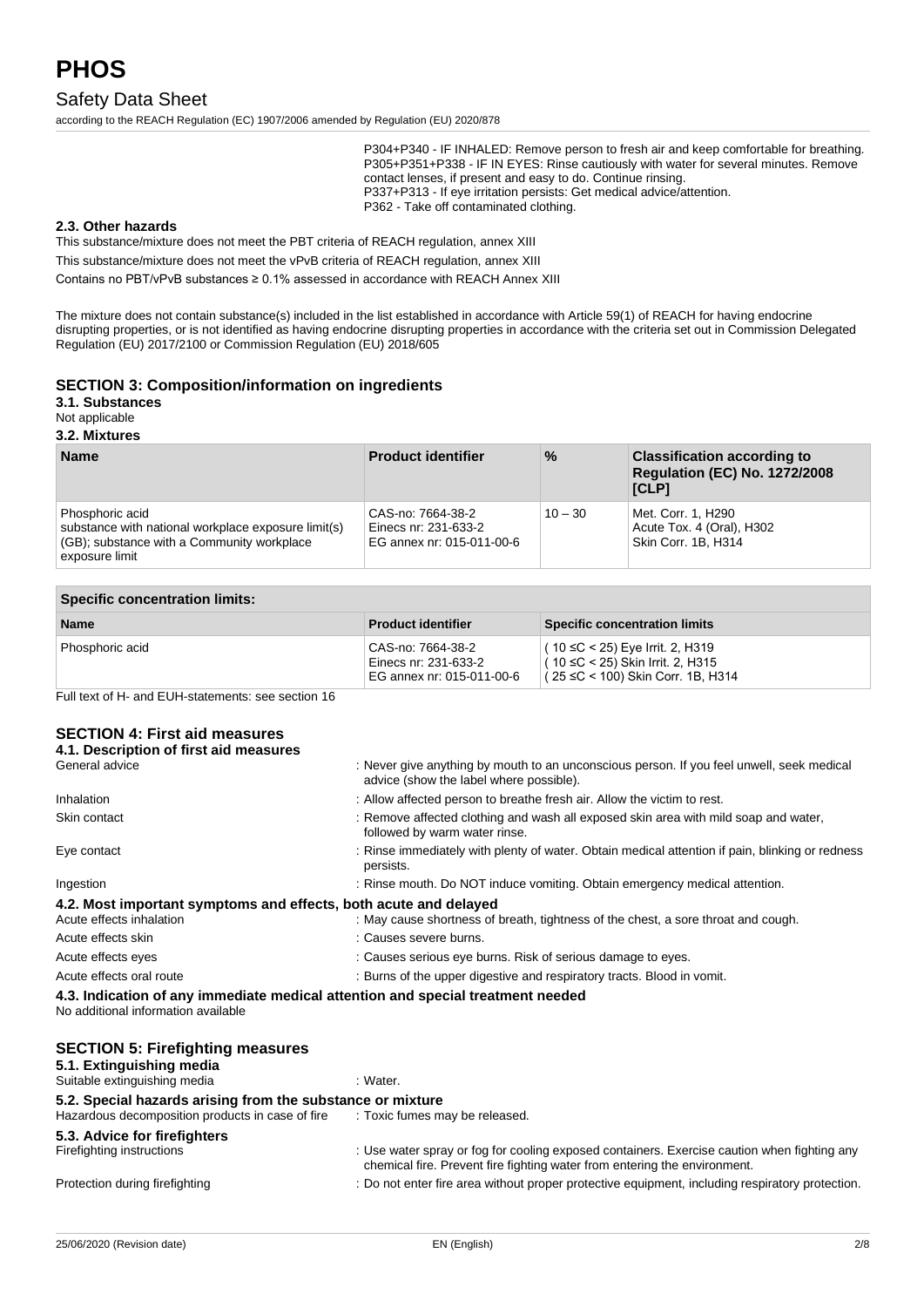# Safety Data Sheet

according to the REACH Regulation (EC) 1907/2006 amended by Regulation (EU) 2020/878

## **SECTION 6: Accidental release measures 6.1. Personal precautions, protective equipment and emergency procedures 6.1.1. For non-emergency personnel** Protective equipment **interval and the COV** in Use appropriate personal protection equipment (PPE). Emergency procedures : Evacuate unnecessary personnel. **6.1.2. For emergency responders** Protective equipment **in the case of the CEC** contract in the Equip cleanup crew with proper protection. Emergency procedures in the state of the state of the Senate Senate area. **6.2. Environmental precautions** Prevent entry to sewers and public waters. Notify authorities if liquid enters sewers or public waters. **6.3. Methods and material for containment and cleaning up** Methods for cleaning up : Soak up spills with inert solids, such as clay or diatomaceous earth as soon as possible. Collect spillage. Store away from other materials. **6.4. Reference to other sections** See Section 8. Exposure controls and personal protection.

# **SECTION 7: Handling and storage**

**7.1. Precautions for safe handling**

Precautions for safe handling : Wash hands and other exposed areas with mild soap and water before eating, drinking or smoking and when leaving work. Provide good ventilation in process area to prevent formation of vapour.

#### **7.2. Conditions for safe storage, including any incompatibilities**

| 7.3. Specific end use(s) |                                  |
|--------------------------|----------------------------------|
| Packaging materials      | : polyethylene.                  |
| Incompatible materials   | : Direct sunlight.               |
| Incompatible products    | : Strong bases.                  |
| Storage conditions       | : Keep container tightly closed. |

No additional information available

#### **SECTION 8: Exposure controls/personal protection 8.1. Control parameters**

#### **8.1.1 National occupational exposure and biological limit values**

| Phosphoric acid (7664-38-2)                               |                      |  |
|-----------------------------------------------------------|----------------------|--|
| <b>EU - Indicative Occupational Exposure Limit (IOEL)</b> |                      |  |
| Local name                                                | Orthophosphoric acid |  |
| <b>IOEL TWA</b>                                           | 1 mg/m <sup>3</sup>  |  |
| <b>IOEL STEL</b>                                          | $2 \text{ mg/m}^3$   |  |
| <b>United Kingdom - Occupational Exposure Limits</b>      |                      |  |
| Local name                                                | Orthophosphoric acid |  |
| WEL TWA (OEL TWA) [1]                                     | 1 mg/m <sup>3</sup>  |  |
| WEL STEL (OEL STEL)                                       | $2 \text{ mg/m}^3$   |  |

#### **8.1.2. Recommended monitoring procedures** No additional information available

# **8.1.3. Air contaminants formed**

No additional information available

## **8.1.4. DNEL and PNEC**

No additional information available

#### **8.1.5. Control banding**

No additional information available

#### **8.2. Exposure controls**

#### **8.2.1. Appropriate engineering controls**

No additional information available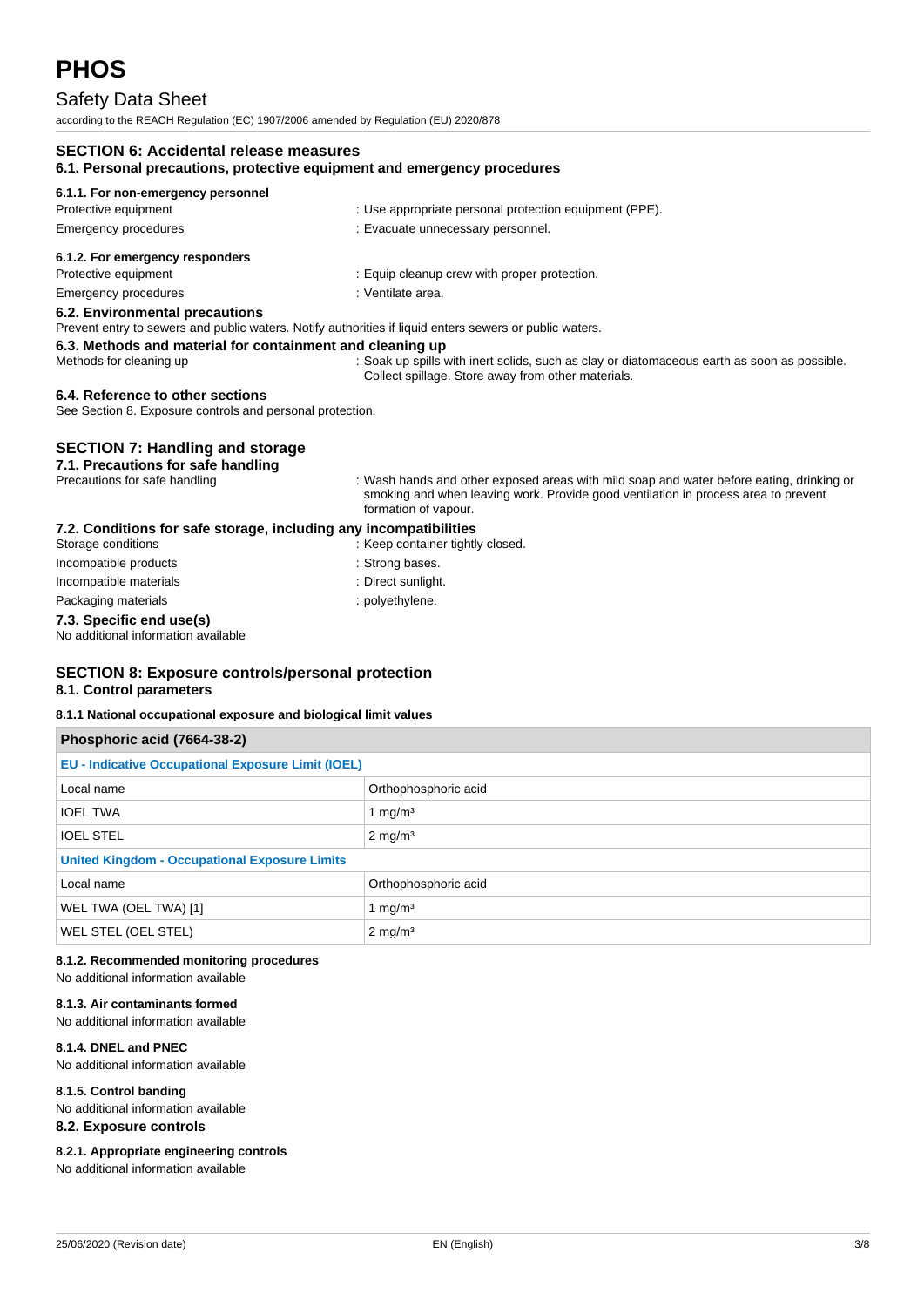# Safety Data Sheet

according to the REACH Regulation (EC) 1907/2006 amended by Regulation (EU) 2020/878

### **8.2.2. Personal protection equipment**

**Personal protective equipment:**

Avoid all unnecessary exposure.

**Personal protective equipment symbol(s):**



#### **8.2.2.1. Eye and face protection Eye protection:**

Safety glasses. Chemical goggles or safety glasses

# **8.2.2.2. Skin protection**

**Protective equipment:**

Acid resistent clothing

**Hand protection:** Wear protective gloves.

**8.2.2.3. Respiratory protection** No additional information available

**8.2.2.4. Thermal hazards** No additional information available

**8.2.3. Environmental exposure controls**

**Other information:** Do not eat, drink or smoke during use.

# **SECTION 9: Physical and chemical properties**

## **9.1. Information on basic physical and chemical properties**

| Physical state                                  | : Liquid            |
|-------------------------------------------------|---------------------|
| Colour                                          | : Colourless.       |
| Physical state/form                             | : Liquid.           |
| Odour                                           | : Slight.           |
| Odour threshold                                 | : Not available     |
| Melting point/range                             | : -1 °C             |
| Freezing point                                  | : Not available     |
| Boiling point/Boiling range                     | : 102 $^{\circ}$ C  |
| Flammability                                    | : Non flammable.    |
| <b>Explosive limits</b>                         | : Not available     |
| Lower explosion limit                           | : Not available     |
| Upper explosion limit                           | : Not available     |
| Flash point                                     | : Not available     |
| Autoignition temperature                        | : Not available     |
| Decomposition temperature                       | : Not available     |
| рH                                              | $\div$ 1            |
| Viscosity, kinematic                            | : Not available     |
| Solubility                                      | : Soluble in water. |
| Partition coefficient n-octanol/water (Log Kow) | : Not available     |
| Vapour pressure                                 | : Not available     |
| Vapour pressure at 50 °C                        | : Not available     |
| Density                                         | : Not available     |
| Relative density                                | $: 1.143 - 1.155$   |
| Relative vapour density at 20 °C                | : Not available     |
| Particle characteristics                        | : Not applicable    |
|                                                 |                     |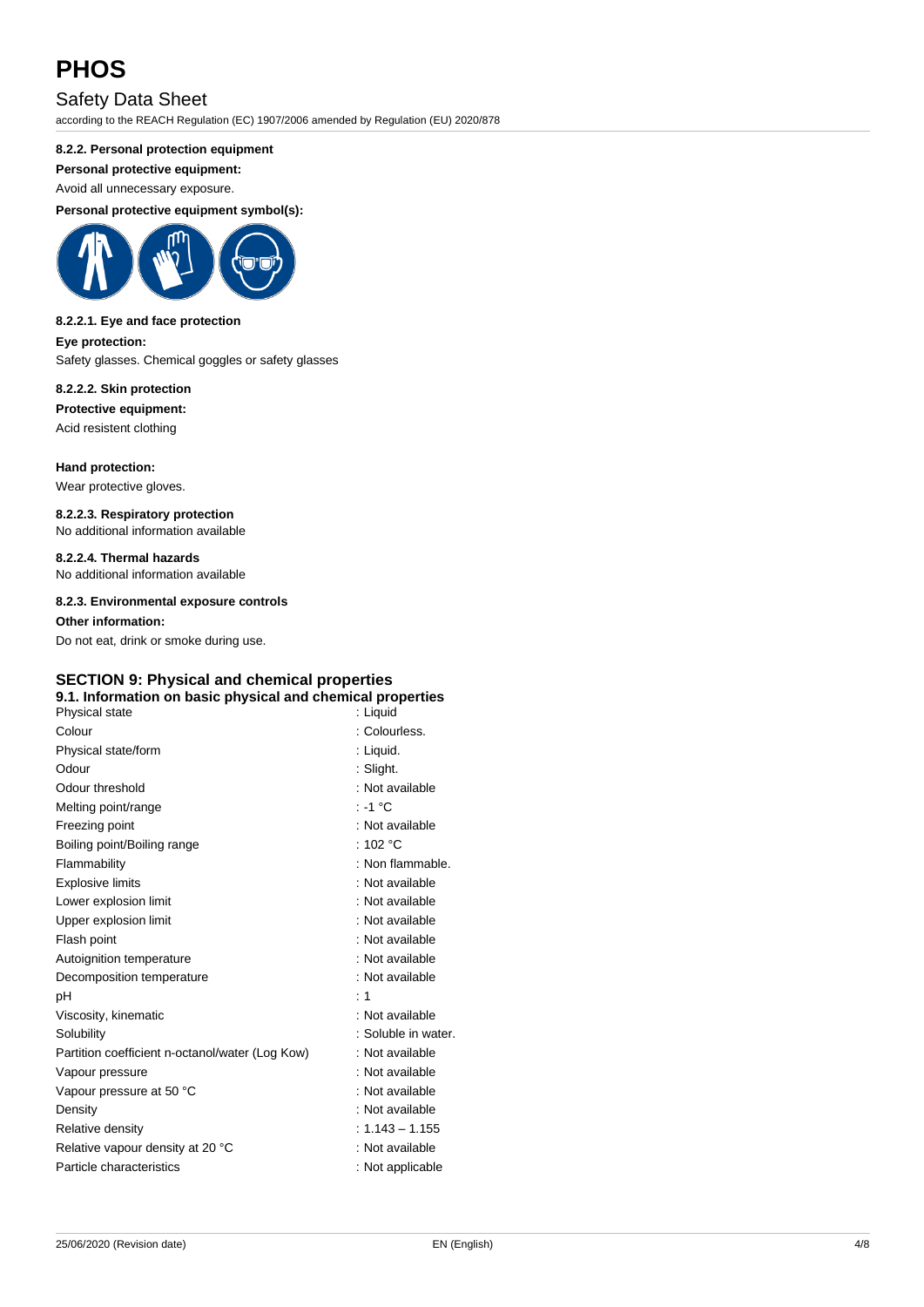# Safety Data Sheet

according to the REACH Regulation (EC) 1907/2006 amended by Regulation (EU) 2020/878

## **9.2. Other information**

## **9.2.1. Information with regard to physical hazard classes**

No additional information available

## **9.2.2. Other safety characteristics**

VOC content : 0 g/l

### **SECTION 10: Stability and reactivity**

#### **10.1. Reactivity**

- Stable under normal conditions. **10.2. Chemical stability** Stable under normal conditions.
- **10.3. Possibility of hazardous reactions** No dangerous reactions known under normal conditions of use. **10.4. Conditions to avoid** Direct sunlight. Extremely high or low temperatures.

#### **10.5. Incompatible materials**

Strong bases.

**10.6. Hazardous decomposition products** fume.

## **SECTION 11: Toxicological information**

**11.1. Information on hazard classes as defined in Regulation (EC) No 1272/2008**

| Phosphoric acid (7664-38-2) |                  |  |
|-----------------------------|------------------|--|
| Acute toxicity (inhalation) | : Not classified |  |
| Acute toxicity (dermal)     | : Not classified |  |
| Acute toxicity (oral)       | : Not classified |  |

| $\frac{1}{1}$ in $\frac{1}{2}$ is a count of $\frac{1}{2}$                     |                                                                    |
|--------------------------------------------------------------------------------|--------------------------------------------------------------------|
| LD50 oral rat                                                                  | 1530 mg/kg                                                         |
| Skin corrosion/irritation                                                      | : Causes severe skin burns.                                        |
|                                                                                | pH: 1                                                              |
| Serious eye damage/irritation                                                  | : Assumed to cause serious eye damage                              |
|                                                                                | pH: 1                                                              |
| Respiratory or skin sensitisation                                              | : Not classified                                                   |
| Additional information                                                         | : Based on available data, the classification criteria are not met |
| Germ cell mutagenicity                                                         | : Not classified                                                   |
| Additional information                                                         | : Based on available data, the classification criteria are not met |
| Carcinogenicity                                                                | : Not classified                                                   |
| Additional information                                                         | : Based on available data, the classification criteria are not met |
| Reproductive toxicity                                                          | : Not classified                                                   |
| Additional information                                                         | : Based on available data, the classification criteria are not met |
| STOT-single exposure                                                           | : Not classified                                                   |
| Additional information                                                         | : Based on available data, the classification criteria are not met |
| STOT-repeated exposure                                                         | : Not classified                                                   |
| Additional information                                                         | : Based on available data, the classification criteria are not met |
| Aspiration hazard                                                              | : Not classified                                                   |
| Additional information                                                         | : Based on available data, the classification criteria are not met |
| 11.2. Information on other hazards                                             |                                                                    |
| 11.2.1. Endocrine disrupting properties<br>No additional information available |                                                                    |
| 11.2.2. Other information                                                      |                                                                    |
| Potential adverse human health effects and<br>symptoms                         | : Based on available data, the classification criteria are not met |

#### **SECTION 12: Ecological information 12.1. Toxicity**

Hazardous to the aquatic environment, short-term (acute)

: Not classified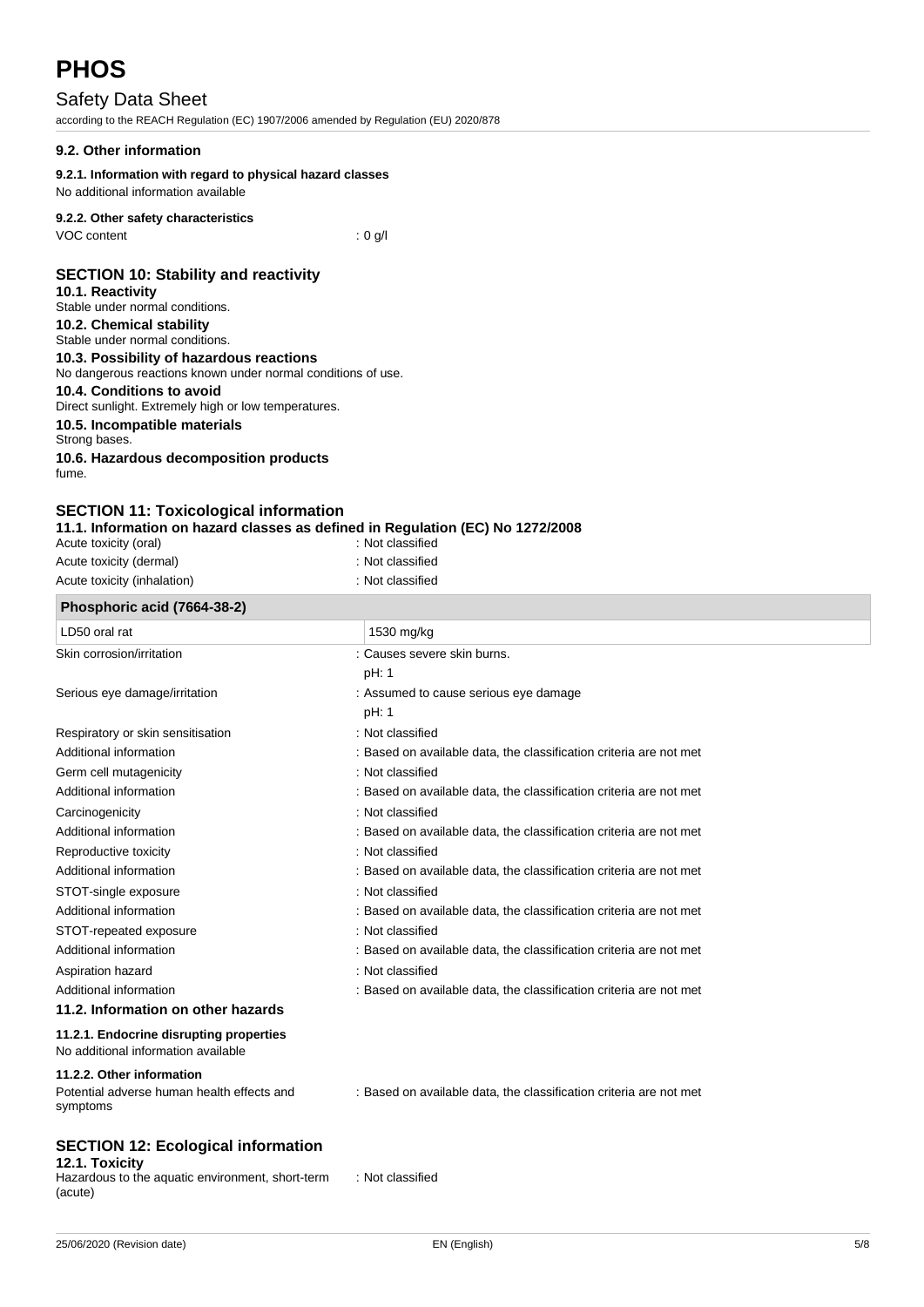# Safety Data Sheet

according to the REACH Regulation (EC) 1907/2006 amended by Regulation (EU) 2020/878

| Hazardous to the aquatic environment, long-term<br>(chronic)                           | : Not classified                    |
|----------------------------------------------------------------------------------------|-------------------------------------|
| Not rapidly degradable                                                                 |                                     |
| 12.2. Persistence and degradability                                                    |                                     |
| <b>PHOS</b>                                                                            |                                     |
| Persistence and degradability                                                          | Biodegradable.                      |
| 12.3. Bioaccumulative potential                                                        |                                     |
| <b>PHOS</b>                                                                            |                                     |
| Bioaccumulative potential                                                              | No bioaccumulation.                 |
| 12.4. Mobility in soil<br>No additional information available                          |                                     |
| 12.5. Results of PBT and vPvB assessment                                               |                                     |
| <b>PHOS</b>                                                                            |                                     |
| This substance/mixture does not meet the PBT criteria of REACH regulation, annex XIII  |                                     |
| This substance/mixture does not meet the vPvB criteria of REACH regulation, annex XIII |                                     |
| 12.6. Endocrine disrupting properties<br>No additional information available           |                                     |
| 12.7. Other adverse effects<br>Additional information                                  | : Avoid release to the environment. |
| <b>CECTION 42: Disposal considerations</b>                                             |                                     |

#### **SECTION 13: Disposal considerations 13.1. Waste treatment methods**

| Product/Packaging disposal recommendations | : Dispose in a safe manner in accordance with local/national regulations. |
|--------------------------------------------|---------------------------------------------------------------------------|
| Waste / unused products                    | : Avoid release to the environment.                                       |

# **SECTION 14: Transport information**

In accordance with ADR / IMDG / IATA

| <b>ADR</b>                                                                                   | <b>IMDG</b>                                                                           | <b>IATA</b>                                                                          |
|----------------------------------------------------------------------------------------------|---------------------------------------------------------------------------------------|--------------------------------------------------------------------------------------|
| 14.1. UN number or ID number                                                                 |                                                                                       |                                                                                      |
| <b>UN 3264</b>                                                                               | <b>UN 3264</b>                                                                        | <b>UN 3264</b>                                                                       |
| 14.2. UN proper shipping name                                                                |                                                                                       |                                                                                      |
| CORROSIVE LIQUID, ACIDIC, INORGANIC,<br>N.O.S.                                               | CORROSIVE LIQUID, ACIDIC, INORGANIC,<br>N.O.S.                                        | Corrosive liquid, acidic, inorganic, n.o.s.                                          |
| <b>Transport document description</b>                                                        |                                                                                       |                                                                                      |
| UN 3264 CORROSIVE LIQUID, ACIDIC,<br>INORGANIC, N.O.S. (Phosphoric Acid 25%), 8,<br>III, (E) | UN 3264 CORROSIVE LIQUID, ACIDIC,<br>INORGANIC, N.O.S. (Phosphoric Acid 25%), 8,<br>Ш | UN 3264 Corrosive liquid, acidic, inorganic,<br>n.o.s. (Phosphoric Acid 25%), 8, III |
| 14.3. Transport hazard class(es)                                                             |                                                                                       |                                                                                      |
| 8                                                                                            | 8                                                                                     | 8                                                                                    |
|                                                                                              |                                                                                       |                                                                                      |
| 14.4. Packing group                                                                          |                                                                                       |                                                                                      |
| Ш                                                                                            | III                                                                                   | III                                                                                  |
| <b>14.5. Environmental hazards</b>                                                           |                                                                                       |                                                                                      |
| Dangerous for the environment: No                                                            | Dangerous for the environment: No<br>Marine pollutant: No                             | Dangerous for the environment: No                                                    |
| No supplementary information available                                                       |                                                                                       |                                                                                      |
| 14.6. Special precautions for user                                                           |                                                                                       |                                                                                      |
| <b>Overland transport</b><br>Classification code (ADR)                                       | $:$ C1                                                                                |                                                                                      |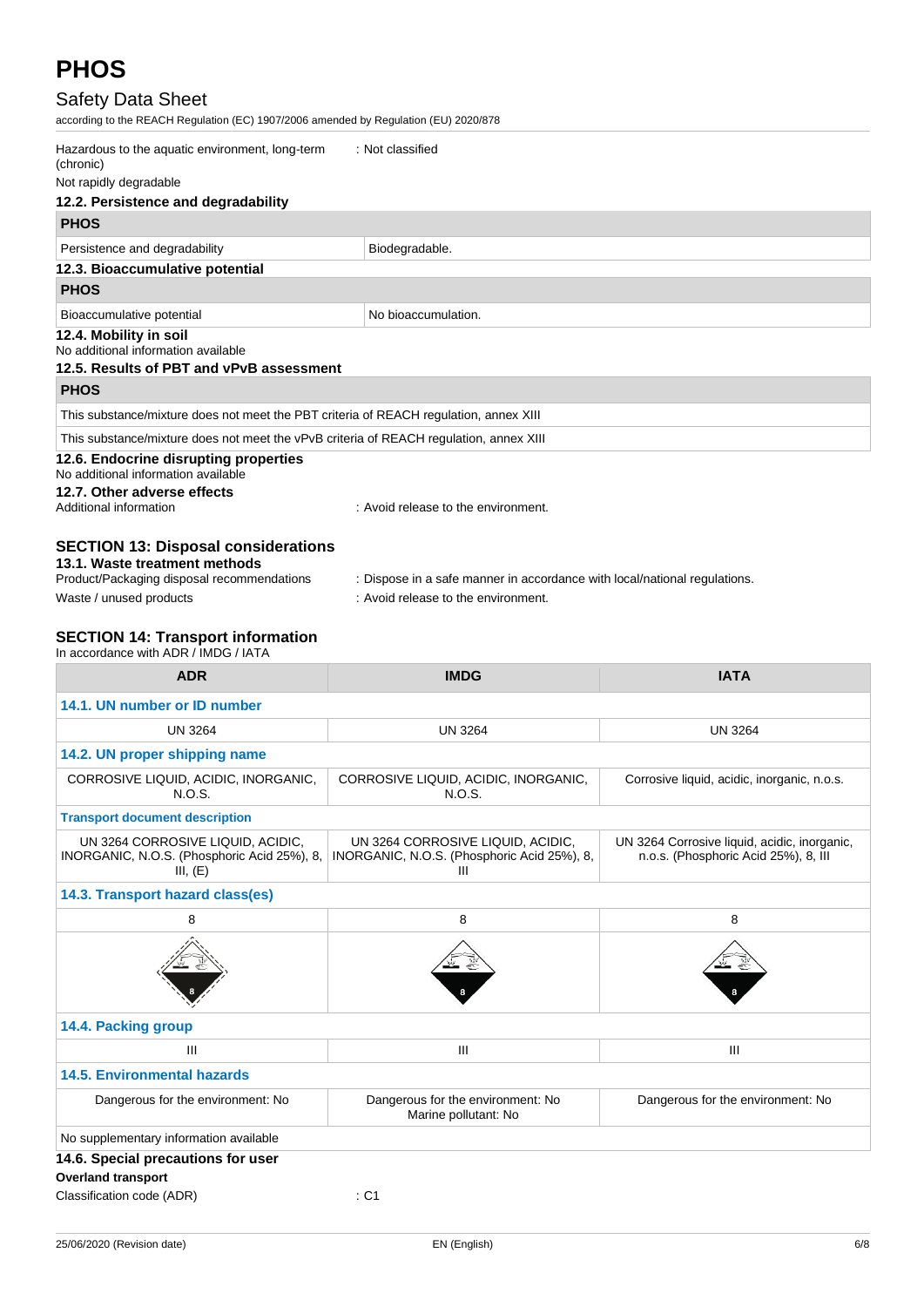# Safety Data Sheet

according to the REACH Regulation (EC) 1907/2006 amended by Regulation (EU) 2020/878

| Special provisions (ADR)                                     | : 274                     |
|--------------------------------------------------------------|---------------------------|
| Limited quantities (ADR)                                     | : 51                      |
| Packing instructions (ADR)                                   | : P001, IBC03, LP01, R001 |
| Mixed packing provisions (ADR)                               | : MP19                    |
| Portable tank and bulk container instructions<br>(ADR)       | : T7                      |
| Portable tank and bulk container special provisions<br>(ADR) | : TP1, TP28               |
| Tank code (ADR)                                              | : L4BN                    |
| Vehicle for tank carriage                                    | : AT                      |
| Transport category (ADR)                                     | : 3                       |
| Special provisions for carriage - Packages (ADR)             | : V12                     |
| Hazard identification number (Kemler No.)                    | :80                       |
| Orange plates                                                | $\frac{80}{3264}$         |
| Tunnel code                                                  | : E                       |
| EAC code                                                     | : 2X                      |
| APP code                                                     | : B                       |
| <b>Transport by sea</b>                                      |                           |
| Special provisions (IMDG)                                    | : 223, 274                |
| Limited quantities (IMDG)                                    | : 5 L                     |
| Packing instructions (IMDG)                                  | : P001, LP01              |
| IBC packing instructions (IMDG)                              | : IBC03                   |
| Air transport                                                |                           |
| PCA Limited quantities (IATA)                                | : Y841                    |
| PCA limited quantity max net quantity (IATA)                 | : 1L                      |
| PCA packing instructions (IATA)                              | :852                      |
| PCA max net quantity (IATA)                                  | : 5L                      |
| CAO packing instructions (IATA)                              | :856                      |
| CAO max net quantity (IATA)                                  | : 60L                     |
| Special provisions (IATA)                                    | : A3, A803                |

**14.7. Maritime transport in bulk according to IMO instruments** Not applicable

# **SECTION 15: Regulatory information**

#### **15.1. Safety, health and environmental regulations/legislation specific for the substance or mixture**

#### **15.1.1. EU-Regulations**

Contains no REACH substances with Annex XVII restrictions

Contains no substance on the REACH candidate list

Contains no REACH Annex XIV substances

Contains no substance subject to Regulation (EU) No 649/2012 of the European Parliament and of the Council of 4 July 2012 concerning the export and import of hazardous chemicals.

Contains no substance subject to Regulation (EU) No 2019/1021 of the European Parliament and of the Council of 20 June 2019 on persistent organic pollutants

Contains no substance subject to REGULATION (EU) No 1005/2009 OF THE EUROPEAN PARLIAMENT AND OF THE COUNCIL of 16 September 2009 on substances that deplete the ozone layer.

Contains no substance subject to Regulation (EU) 2019/1148 of the European Parliament and of the Council of 20 June 2019 on the marketing and use of explosives precursors.

VOC content : 0 g/l

Contains no substance subject to Regulation (EC) 273/2004 of the European Parliament and of the Council of 11 February 2004 on the manufacture and the placing on market of certain substances used in the illicit manufacture of narcotic drugs and psychotropic substances.

#### **15.1.2. National regulations**

No additional information available